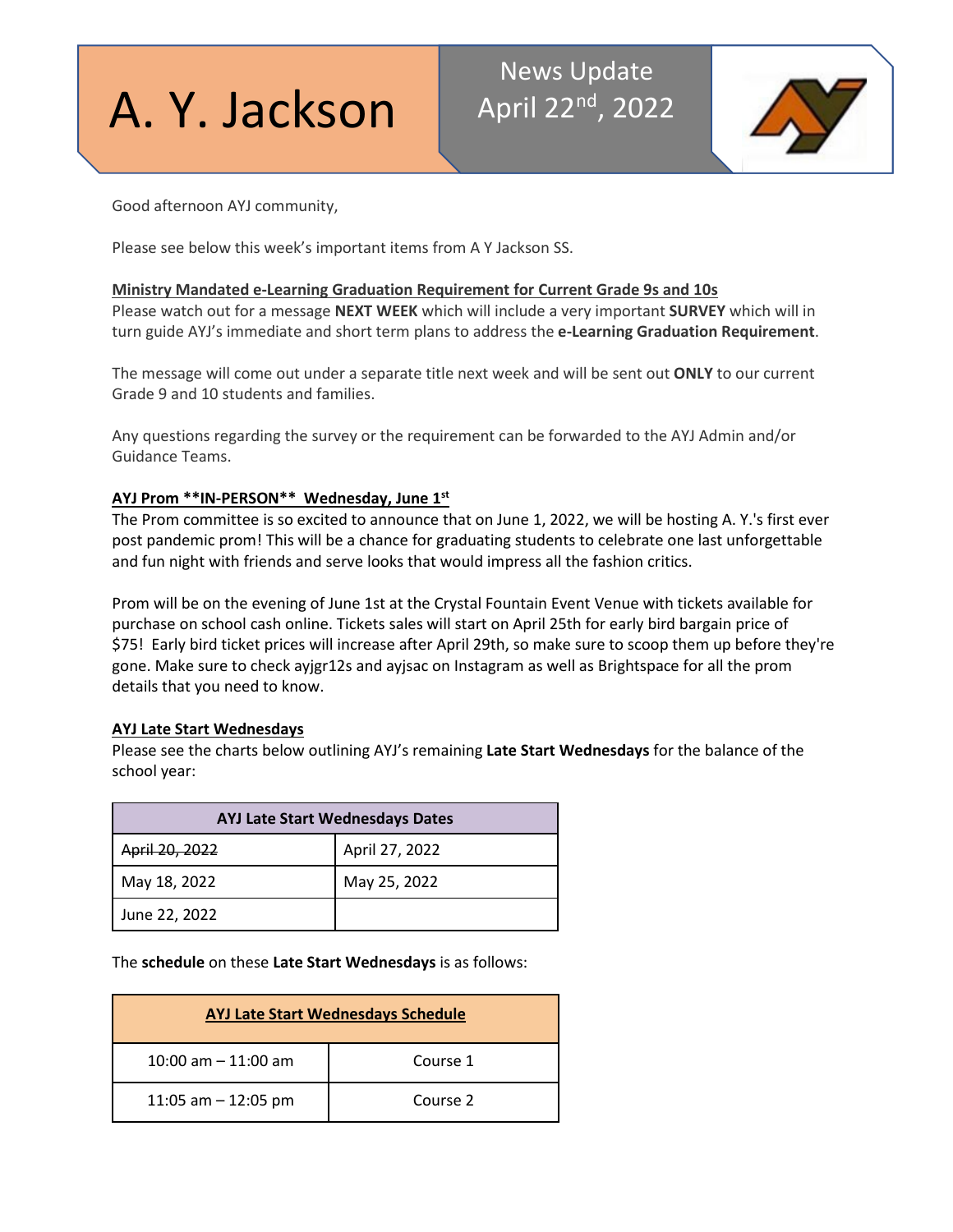| 12:05 pm $-$ 12:50 pm | LUNCH      |
|-----------------------|------------|
| 12:50 pm $-$ 1:50 pm  | Course 3/4 |
| 1:55 pm $-$ 2:55 pm   | Course 4/3 |

# **TPH Immunization & Vaccination Clinic at A Y Jackson SS – Fri Apr 29th/2022**

Toronto Public Health (TPH) is hosting a School Immunization Program and COVID-19 Clinic at **A Y Jackson Secondary School on Friday, April 29, 2022, as you know**. In addition to COVID-19 vaccines, TPH will be offering **Hepatitis B, Human Papillomavirus (HPV) and Meningococcal vaccines** for students in grade 7 to 12 who have missed starting or completing their vaccine series at schools due to COVID-19 disruptions. The Toronto Public Health link on the vaccine posters for booking appointments will be available and active tomorrow sometime.

| Date           | Friday, April 29, 2022                                                                     |
|----------------|--------------------------------------------------------------------------------------------|
| <b>Time</b>    | 1:00 PM to 4:00 PM exclusive to school students/staff<br>4:00 PM to 7:00 PM open to public |
| Location       | A Y Jackson Secondary School                                                               |
| <b>Address</b> | 50 Francine Dr, North York, ON M2H 2G6                                                     |

Attached you will find: poster(s), *two* consent forms, vaccine and school immunization fact sheets, clinic operations-related FAQ, parent letters

Please note that School Mobile Vaccination Clinics (SMVCs) are considered a health care setting and individuals are **required to wear a mask while attending the school clinic.**

We truly appreciate your support. Together, we are creating a safer and healthier community for all!

# **Vaccine Clinic at Zion Height MS – Saturday, April 30th/2022**

Toronto Public Health will be hosting a Vaccine Clinic at **Zion Height MS** on **Saturday, April 30, 2022** at 12pm to 6pm.

Please see the attachment for all of the details.

# **Summer School Registration**

Registration for ConEd Summer Secondary Credit Programs, which was scheduled to open on Tuesday, April 19, 2022 **has been delayed.** Registration for July and August e-Summer Programs, which was set to open on Tuesday April 26th **has also been delayed**. We will provide an update as soon as possible on when a new date and time has been set.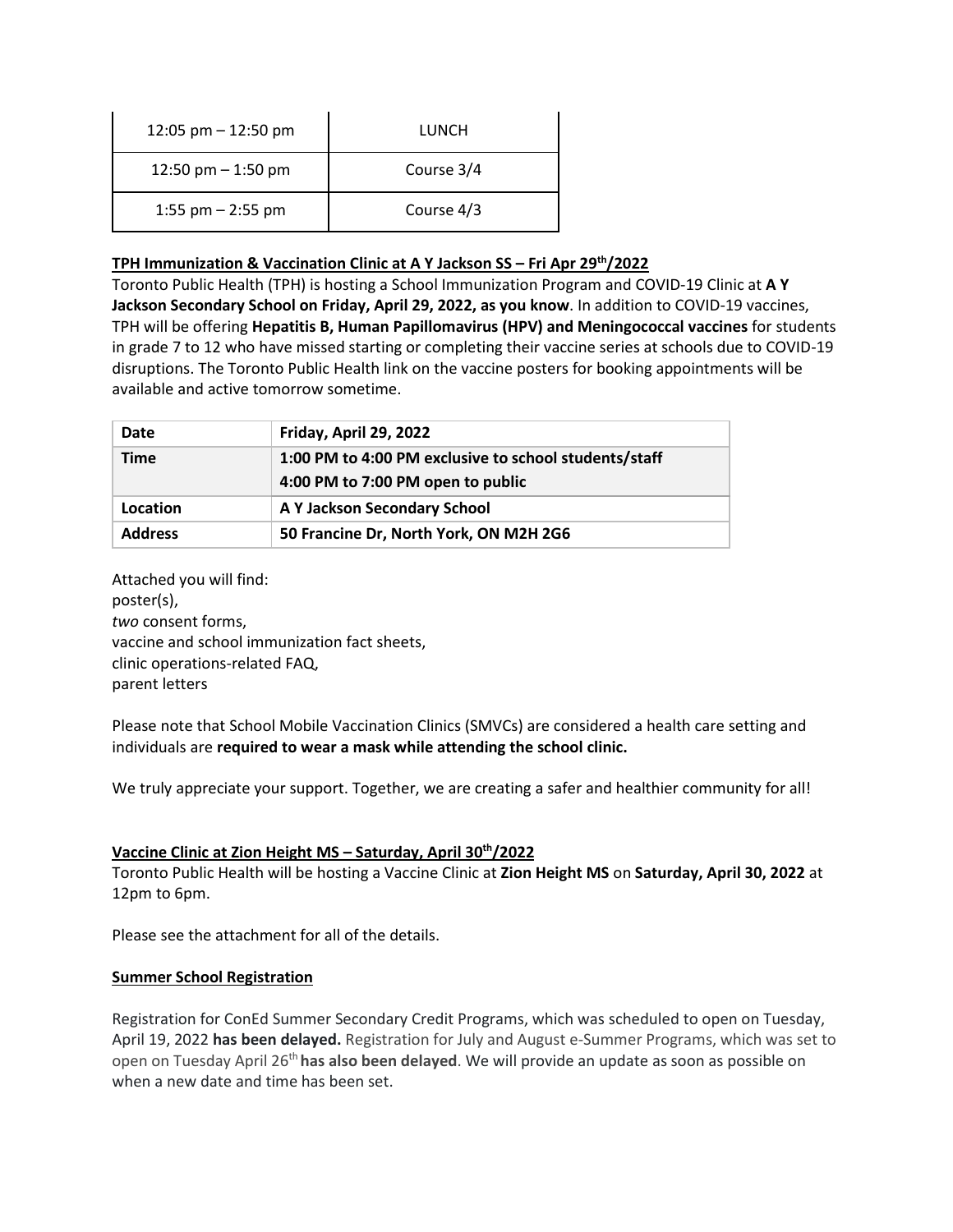#### **Ongoing Yearbook Sales**

Cash on-line has been re-opened so students/families can purchase a yearbook (link is below). Our early bird incentive deadline has passed and the cost is now \$40.

#### <https://tdsb.schoolcashonline.com/Fee/Details/115560/153/False/True>

#### **AYJ Graduation Ceremony IN-PERSON, Wednesday, June 29th @ 2pm**

We are pleased to be able to confirm that we are now able to announce the details of our return to an IN-PERSON Graduation Ceremony on Wednesday, June 29<sup>th</sup> @ 2pm. We are lucky to be hosted by the Crystal Fountain Event Venue in Markham (see address below).

All eligible graduates will need to login to their SchoolCashOnline accounts to access this item. (Please note that if the item does not appear as an option on your account, you will need to be added to the Grad/Potential Grad Student List. Contact the office for details)

Link:<https://tdsb.schoolcashonline.com/>

The cost for this event is \$20 per grad (includes ceremonial cap & gown – mandatory). Each graduate will also be able to purchase 2 guest tickets (maximum) at an additional cost of \$20 per ticket.

\*\*Important: When completing your purchase, please enter student's: Legal First Name and Legal Last Name where it says : "Who are you purchasing this for?"\*\*

Due to the limited number of seats at Crystal Fountain, only 2 guest tickets will be available to each graduate to purchase. In the very unlikely event that a few additional tickets become available, a subsequent sales process will be created and additional tickets will be sold on a first come, first served basis.

#### **Event Details:**

AYJ Graduation Ceremony Wednesday, June 29, 2022 Crystal Fountain Event Venue 60 McDowell Gate Markham, ON L6G 1B5

#### **Important Upcoming Dates**

| Week of Apr 25th to 29th | Report Card Distribution - via secure email distribution     |
|--------------------------|--------------------------------------------------------------|
| Wednesday, April 27th    | AYJ Late Start Schedule - classes begin at 10:00am           |
| Friday, April 29th       | TPH Vaccination Clinic @ AYJ - see item above                |
| Saturday, April 30th     | TPH Vaccination Clinic $\omega$ Zion Hts MS - see item above |
| Wednesday, May 18th      | AYJ Late Start Schedule - classes begin at 10:00am           |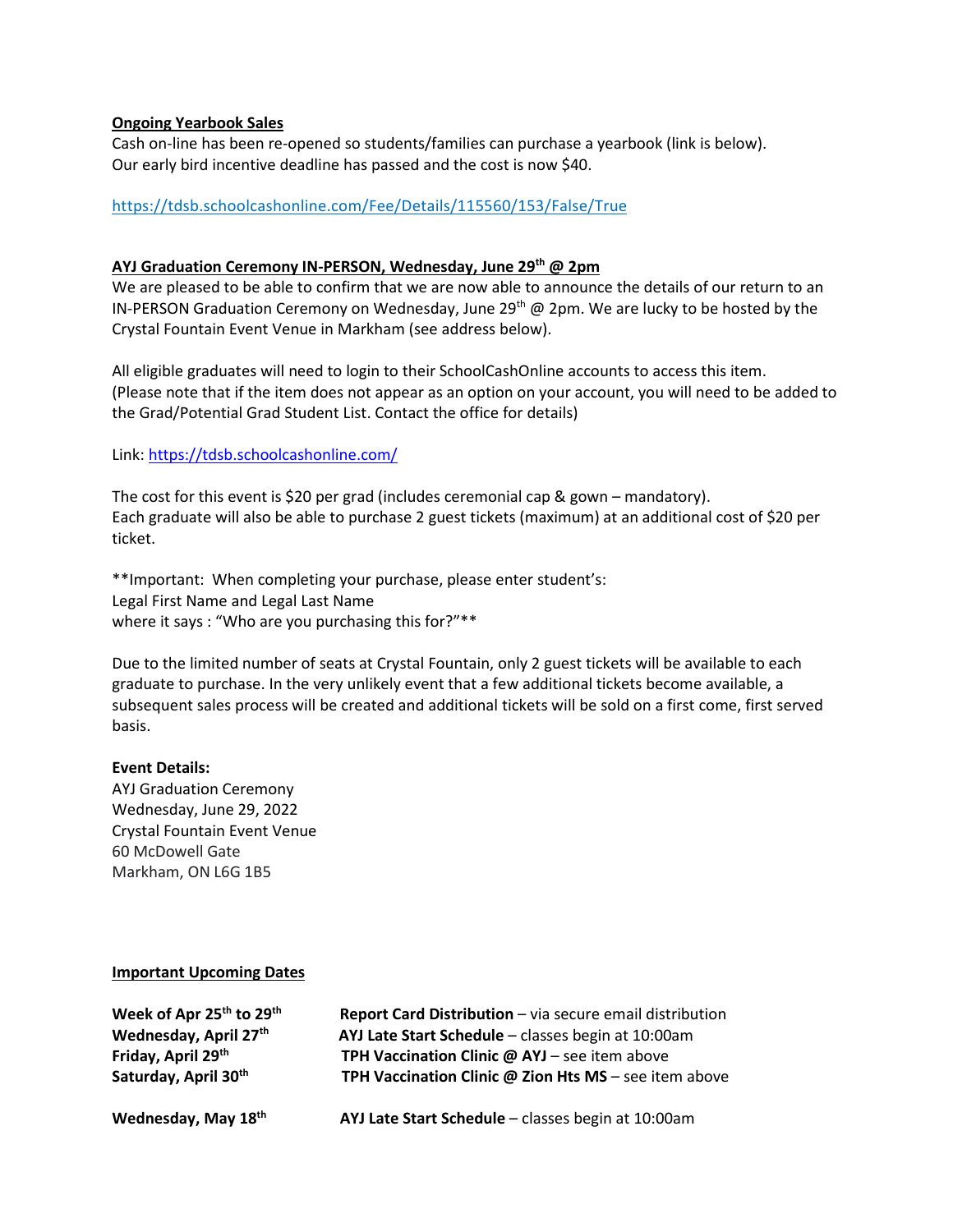| Thursday, May 19th              | AYJ IN-PERSON Music Night - 7pm @ AYJ Cafetorium    |
|---------------------------------|-----------------------------------------------------|
| Friday, May 20th                | Marks Maintain Date - for Grade 11/12 courses       |
| Monday, May 23rd                | Stat Holiday - Schools CLOSED, NO CLASSES           |
| Tuesday, May 24th               | MADD Virtual Assembly - for G11s/12s @ 10:20am      |
| Wednesday, May 25 <sup>th</sup> | AYJ Late Start Schedule - classes begin at 10:00am  |
| Wednesday, May 25 <sup>th</sup> | AYJ Relay for Life Fundraiser - details will follow |
| Wednesday, June 1st             | AYJ Prom                                            |

# **Hispanic Heritage Month at the TDSB**

During the month of April, the TDSB recognizes Hispanic Heritage Month. In March 2010, our TDSB Board of Trustees voted that April be designated as Hispanic Heritage Month at the Toronto District School Board.

As stated in the Hispanic Heritage Month Act, (May 5, 2015): "Ontario is home to more than 400,000 first-, second- and third-generation Canadian of Hispanic origin. As early as 1914, Canadians who originated from 23 Hispanic countries began immigrating to the province and today the Hispanic community is one of the fastest growing in Ontario. Hispanic-Canadians represent a dynamic community that has made significant contributions to the growth and prosperity of the Province of Ontario.

By proclaiming the month of October as Hispanic Heritage Month in Ontario, the province recognizes the rich contributions of Hispanic-Canadians to our social economic, political and multicultural fabric. Hispanic Heritage Month is an opportunity to remember, celebrate and educate future generations about the outstanding achievements and contributions of Hispanic people in the province."

#### **Sikh Heritage Month at the TDSB - April 2022**

Sikh Heritage Month is proudly recognized at the Toronto District School Board (TDSB) during the month of April since 2016 as the Board of Trustees voted to designate April of each year Sikh Heritage Month making the TDSB the first school board in Canada to do so. This designation matches the recognition by the Province of Ontario that proclaimed Sikh Heritage Month Act in December 2013, and the recognition proclaimed by the Government of Canada on April 30, 2019. Sikh Heritage Month is recognized nationally across Canada.

This year our theme is Come to learn, go to serve; the goal of education is to serve humanity. Sikh Canadians have lived in Ontario since the turn of the twentieth century. They have made significant contributions to the growth and prosperity of Ontario and their traditions and culture continue to be a vibrant art of every aspect of life for Canadians today.

We are inviting all TDSB community, students, and staff to join our virtual Sikh Heritage Month launch to recognize the contributions of Sikh Canadians. Join us for a remarkable afternoon of information and celebration (see below and [flyer](https://drive.google.com/file/d/1o5mtJDq1DHUUEWlT7kEZ69ThIwZyZZqo/view?usp=sharing) for full details).

#### **Latin-America History Month at the TDSB - April 2022**

Latin-America History Month is proudly recognized at the TDSB during the month of April as a result of a motion passed through our Board of Trustees in 2016.

This year the theme to mark Latin-America History Month is (DeColonizing) Latin-America History Month & Beyond: Learning about our collective pasts through the art of healing.